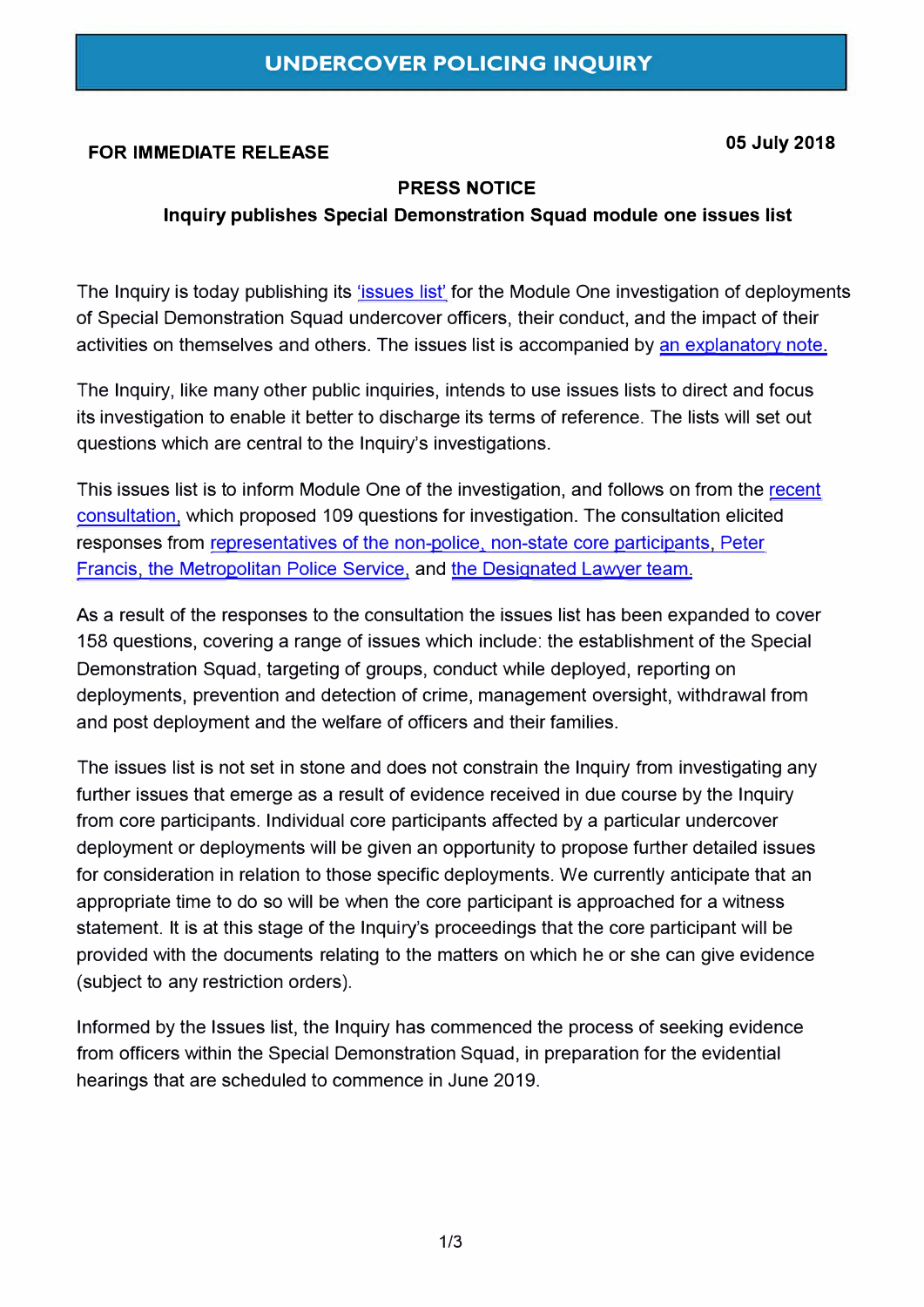#### **Next steps**

A separate issues list for investigations into the National Public Order Intelligence Unit (and other undercover units) for Module One will be published for consultation shortly. Module Two issues will follow for consultation in due course.

### **Background**

The purpose of the Undercover Policing Inquiry is to investigate and report on undercover police operations conducted by English and Welsh police forces in England and Wales since 1968. The Inquiry will examine the contribution undercover policing has made to tackling crime, how it was and is supervised and regulated, and its effect on individuals involved - both police officers and others who came into contact with them.

The work of the Inquiry ranges across the full scope of undercover policing work and will look at the work of the Special Demonstration Squad, the National Public Order Intelligence Unit and police forces in England and Wales. The Inquiry will also examine whether people may have been wrongly convicted in cases involving undercover police officers, and refer any such cases to a separate panel for consideration.

The Inquiry's investigations are broken down into modules. The descriptions of modules two and three have been amended to spell out more clearly the Inquiry's investigative intentions.

### *One*

Examination of the deployment of undercover officers in the past, their conduct, and the impact of their activities on themselves and others.

### *Two*

Examination of the management and oversight of undercover officers, including their selection, training, supervision, care after the end of an undercover deployment and the legal and regulatory framework within which undercover policing is carried out. Module two (a) will involve managers and administrators from within undercover policing units. Module two (b) will involve senior managers higher in the chain of command as well as police personnel who handled intelligence provided by undercover police officers. Module two (c) will involve a number of other government bodies with a connection to undercover policing, including the Home Office.

### *Three*

Examination of current undercover policing practices and of how undercover policing should be conducted in future.

### **ENDS**